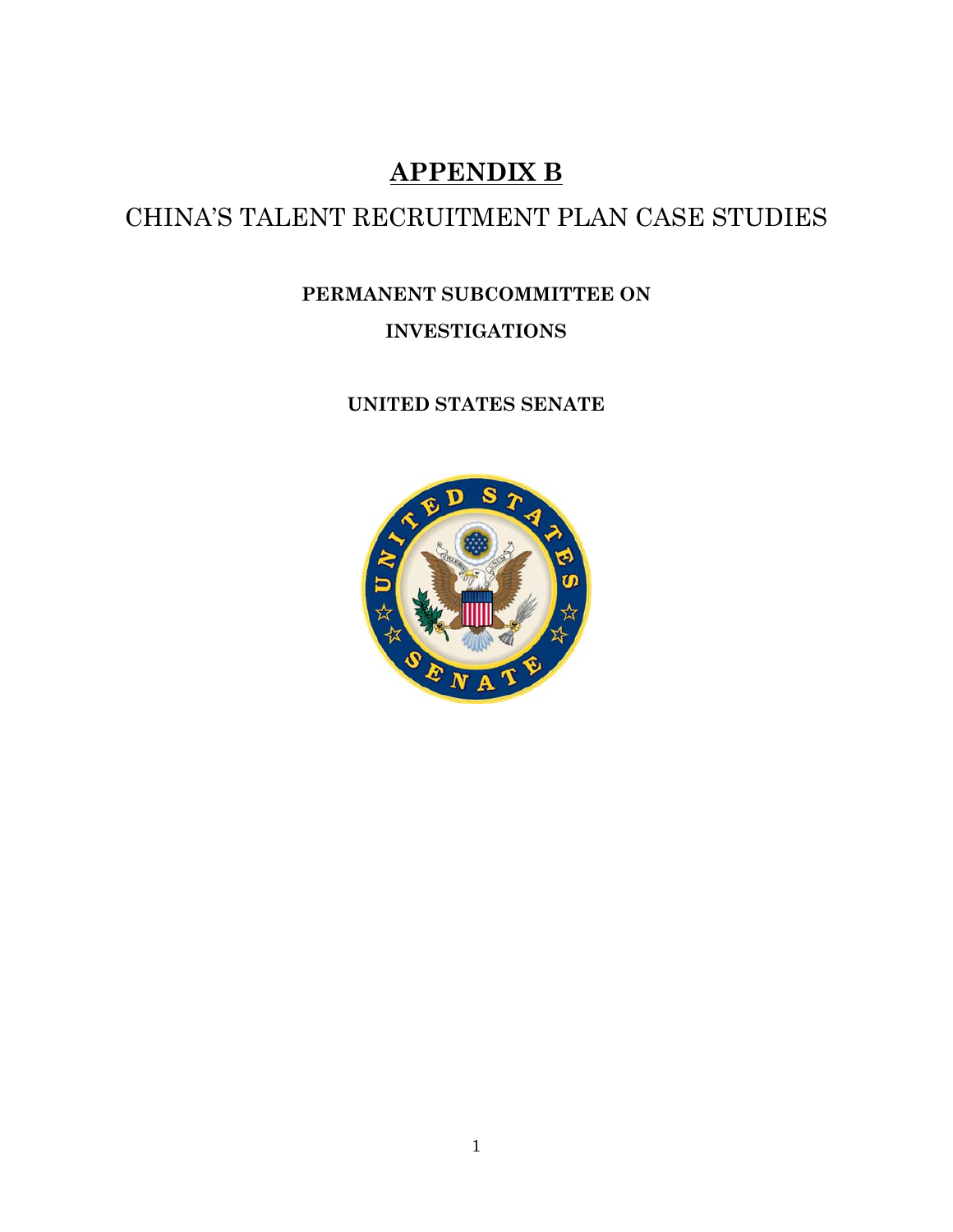## **Chinese Talent Recruitment Case Examples**

#### **Individual M**

A National Lab employee, Individual M, who accepted a joint appointment at a Chinese university as part of the TTP likely took National Lab intellectual property and patent information without consent of other laboratory scientists, in order to file a similar patent with Chinese collaborators. Individual M subsequently filed for a U.S. patent that overlapped with the design and claims of the patent held by the National Lab.

#### **Individual N**

Energy's Office of Intelligence and Counterintelligence conducted an investigation of Individual N that applied to the TTP while working at a National Lab. The investigation determined that Individual N was a supervisor at the National Lab and oversaw other TTP applicants who worked on sensitive but unclassified national security topics.

While employed at the National Lab, Individual N hosted dozens of other Chinese nationals, worked on numerous Energy funded projects, and visited multiple Energy labs. The individual hired at least four Chinese nationals and TTP participants, while at least eight others were known to be no-pay appointments paid for by other Chinese organizations. The investigation revealed a disproportionate collaboration with Chinese institutions, and the individual attempted to initiate official sharing agreements between the laboratory and a Chinese organization. Additionally, the investigation found that monitoring the group's work was complicated by the language barrier, the revolving door of personnel, and the somewhat insular nature of the group. A later review identified at least six projects designated as sensitive.

# **Individual O**

Energy's Office of Intelligence and Counterintelligence investigated a postdoctoral researcher, Individual O, whom China selected for the TTP. The investigation determined that Individual O removed multiple gigabytes of unclassified data totaling over 30,000 electronic files from the National Lab prior to departing for China.

While employed at the National Lab, Individual O was selected for China's TTP. In support of the TTP application, the researcher obtained recommendation letters from U.S. colleagues and detailed some ongoing projects. Shortly after being selected for the TTP, the researcher took a professorial position in China. After Individual O departed for China, Energy discovered that the researcher uploaded multiple gigabytes of information including presentations, technical papers, research, and charts, from the National Lab network to a personal cloud storage account. Individual O told his or her prospective Chinese employer that his or her research area in the United States would play a critical role in advanced defense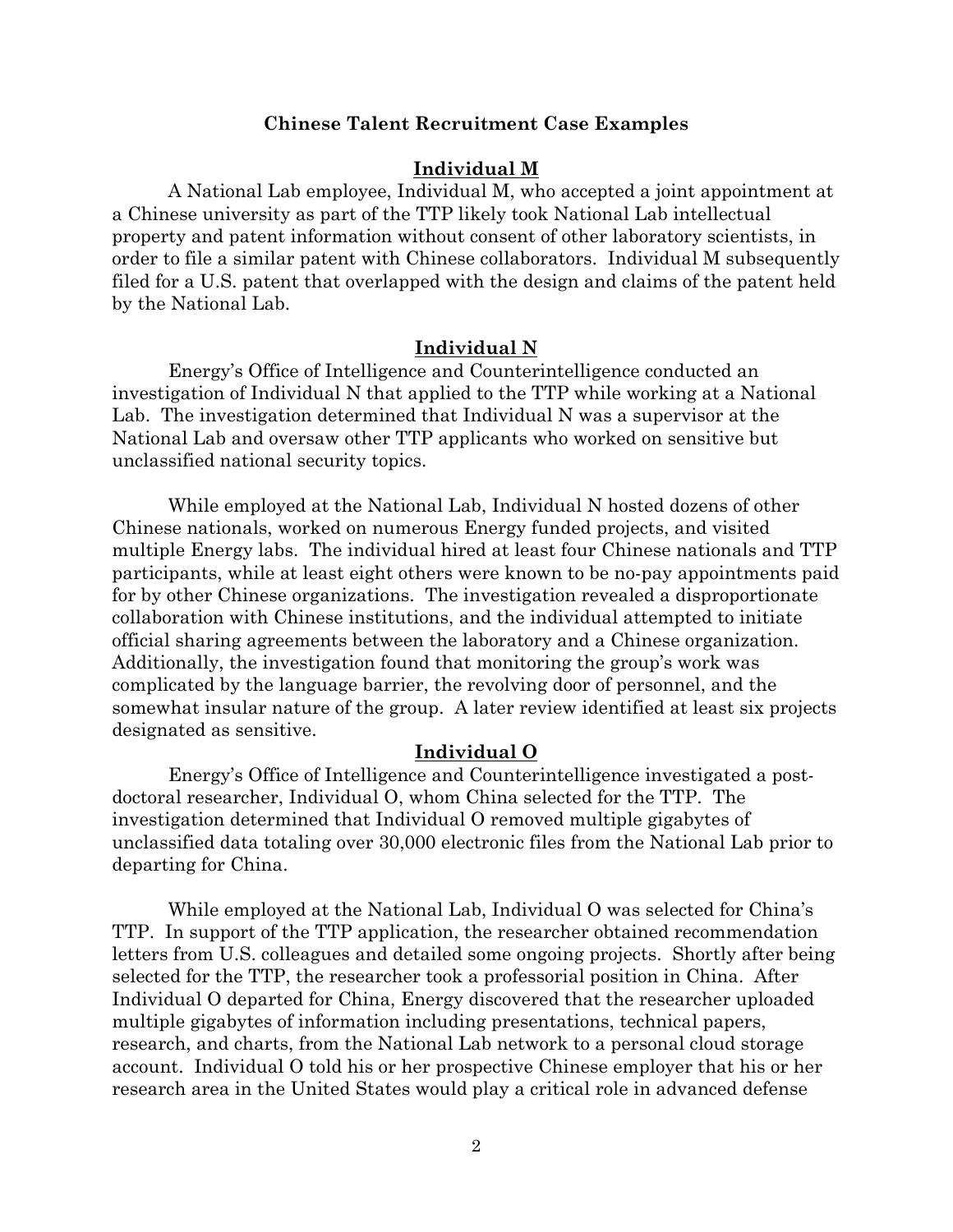applications. Individual O furthermore planned to leverage the Chinese university's strength in national defense and military research to support the modernization of the People's Republic of China's national defense. After returning to China, Individual O committed to keeping a close and collaborative relationship with several named research teams at the National Lab.

#### **Individual Z**

In early 2019, NIH contacted a medical school concerning three principal investigators with potential affiliations with the TTP, Chinese universities, and other Chinese government funded grant programs. The institution conducted an internal review and initially indicated that it did not identify any financial conflicts of interests. The internal review involved phone interviews and written questions and answers with the principal investigators at issue.

NIH, however, submitted additional questions concerning one of the principal investigators who told the institution that he or she never worked at Peking University and did not receive any funds from any talent recruitment plans. NIH sent the institution a screenshot of Peking University's website that identified the principal investigator as a "Professor" since 2012. NIH also sent the institution information indicating that the principal investigator was likely a TTP member. The institution later provided NIH with an affidavit from the principal investigator stating he or she never held a position at Peking. The principal investigator also told the institution that Peking University's web site must be an oversight as he or she never actually accepted the position. NIH then informed the institution that the principal investigator likely had a potential conflict as he or she maintained an active, unreported Natural Science Foundation of China ("NSFC") grant. The institution's representative wrote back to NIH: "Obviously concerning to us." Despite these violations of NIH grant policy, the institution allowed the individual to continue as a principal investigator on the NIH grant and NIH has yet to take any further action.

# **Individual X**

In early 2019, NIH contacted a medical research institution concerning a principal investigator, Individual X. That individual also was publicly listed as serving in several positions at Huazhong University of Science and Technology. Additionally, NIH alleged that the principal investigator also worked on two active NSFC grants that Individual X did not disclose.

Subsequently, the institution conducted an internal investigation and stated that it

may have failed to completely disclose [Individual X's] affiliation at Huazhong University of Science and Technology, funding from the National Natural Science Foundation of China, and the Chinese Thousand Talents Program, and foreign components of the awarded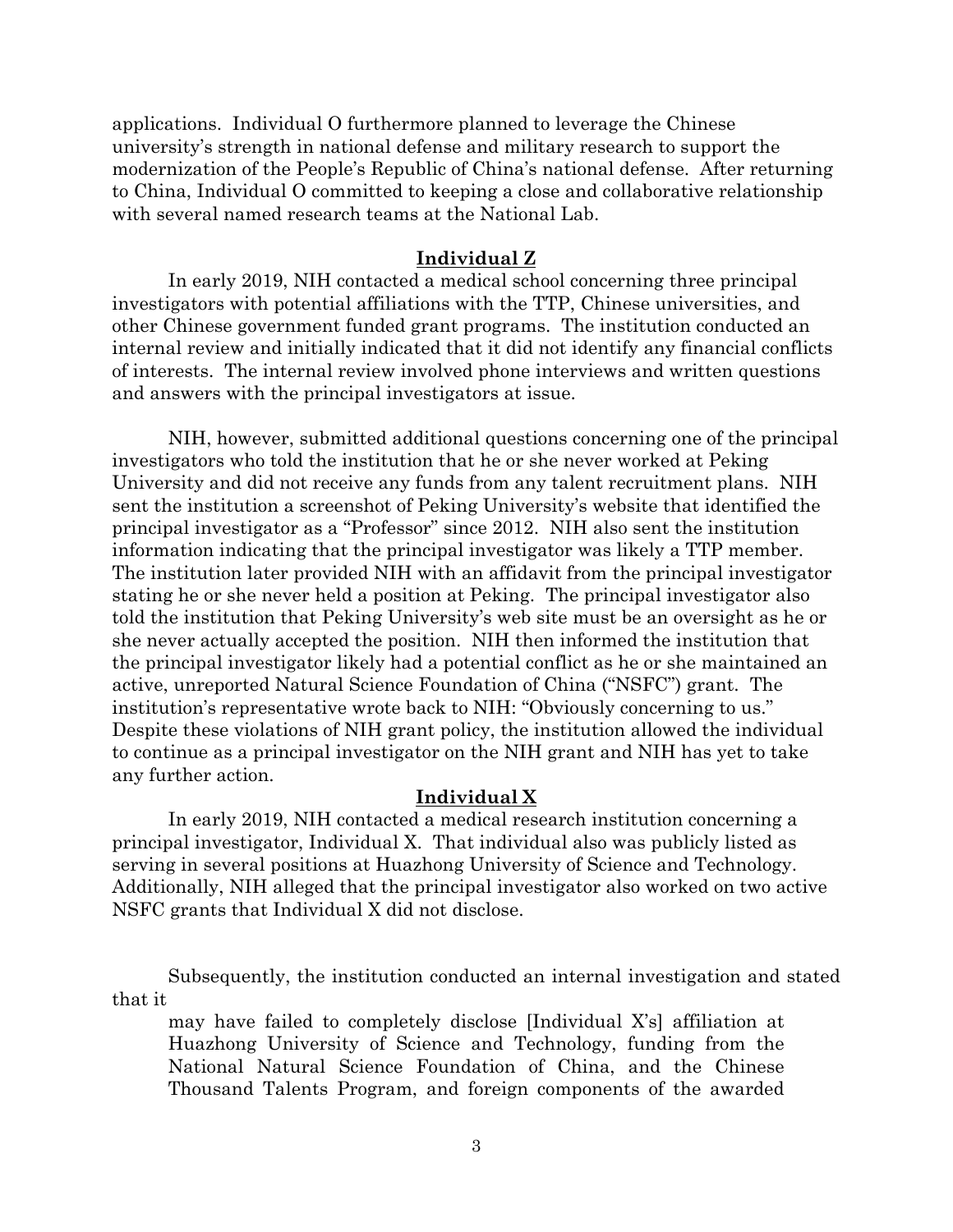projects in applications and progress reports which designate [Individual X] as the [principal investigator] or Key Personnel.

After the institution's inquiry into the individual's foreign associations, Huazhong University deleted the individual's online resume. The institution, however, asserted that the work did not overlap with past or existing NIH grants. Despite these violations of NIH grant policy, the institution allowed the individual to continue as a principal investigator on the NIH grant and NIH has yet to take any further action.

## **Individual Y**

In early 2019, NIH contacted a hospital institution regarding alleged foreign support for an NIH-sponsored medical researcher, Individual Y. Individual Y worked at the institutions' Biomedical Informatics and Division of Biostatistics. The institution conducted an internal investigation and located a TTP contract signed by Individual Y. The TTP contract required Individual Y to "recruit three undergraduate students each year … focus on recruiting 1-2 post-doctoral students each year … [and] publish 12 papers in mainstream international journals."

The institution's internal investigation also discovered that in addition to being a member of the TTP on contract through 2020, Individual Y had faculty appointments at two universities in China: Jianghun and Wuhan. Individual Y also received a 2018 award from the National Natural Science Foundation of China. Individual Y also proposed using a U.S. data set for the NSFC-funded project. The institution did not disclose any of the sources of foreign support to NIH. The institution subsequently counseled Individual Y on the "importance of full and accurate disclosure."

NIH also identified potential conflicts of commitment. For example, NIH asked if the institution was aware that Individual Y "was spending 6 months a year in China working on this project?" The institution reported that it was not aware. As a corrective measure, the institution refunded to NIH Individual Y's salary draws for time periods where there was "most likely potential for effort overlap." NIH continues to investigate the alleged violations.

#### **Individual 1**

Individual 1 was a professor and researcher working in cellular and molecular physiology. Individual 1 is also a principal investigator who worked on an NIH Exploratory/Developmental Research Grant Award. On April 11, 2014, Individual 1 requested and received a one-year unpaid leave of absence starting in July 2014 to work at Tsinghua University.

Individual 1 joined Tsinghua Medical School as a recipient of a TTP award in July 2014. While working at Tsinghua Medical School, Individual 1 worked on developing special antibodies. Tsinghua provided Individual 1 with other special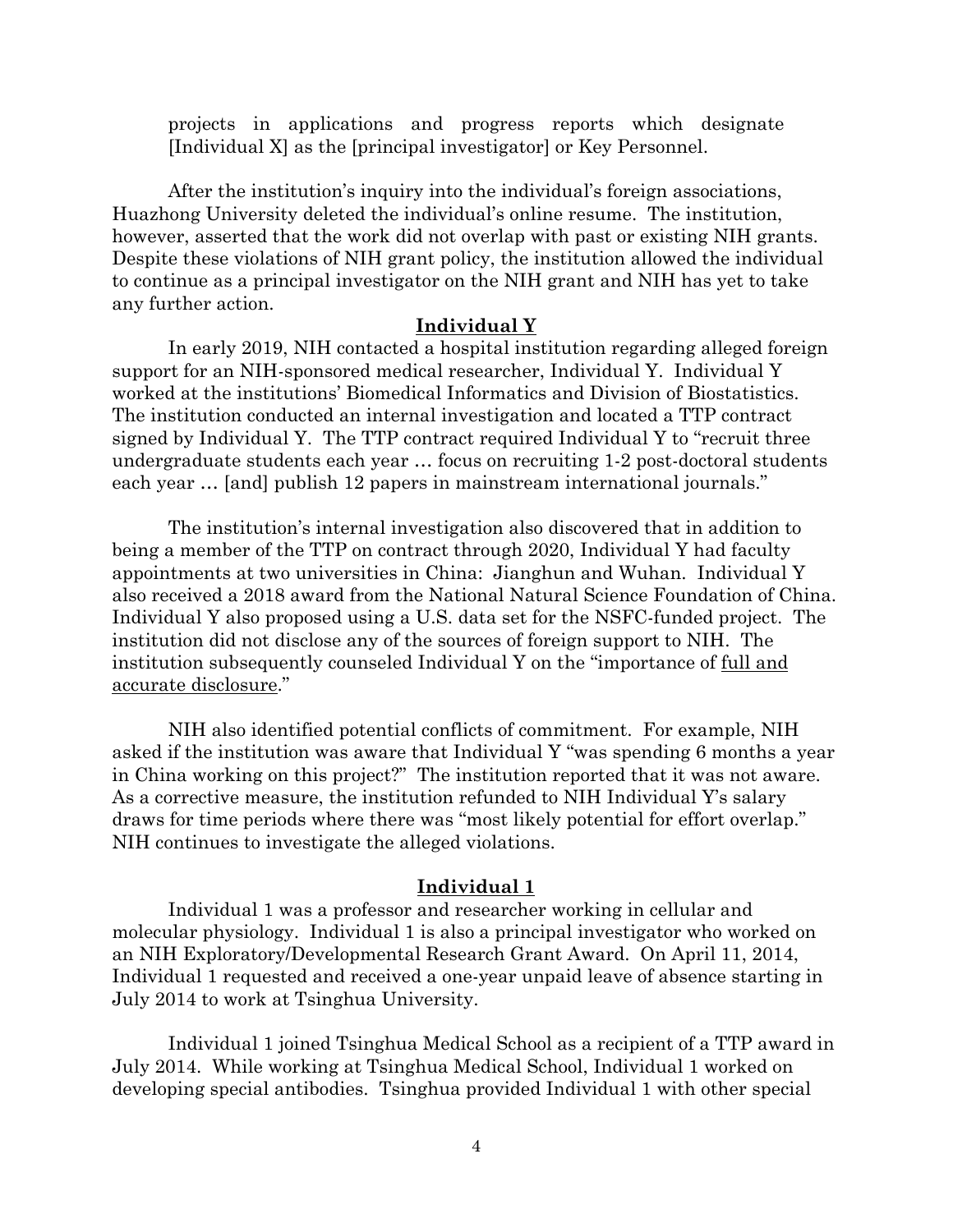opportunities, such as the ability to work with a distinguished Nobel Prize winner, the use of first-class technology and facilities, and access to the institution's renowned structural biology center. Individual 1 even received an award from the Chinese government that fully supported his or her research and salary at Tsinghua University from July 2014 to June 2017.

On April 6, 2015 Individual 1 requested and received extended leave permitting the individual to maintain a 50 percent appointment at the institution while working at Tsinghua University. The institution also granted permission for Individual 1 to continue to conduct research at the institution.

While Individual 1 was supposed to conduct all the work at the U.S. institution's facilities, Individual 1 directed some of the work to be done in China at Tsinghua University. Individual 1 did not submit a financial disclosure form to the U.S. institution in 2014 as required by the U.S. institution. The individual also did not disclose to the U.S. institution the salaries received from Tsinghua University in subsequent disclosure forms.

"The institution's internal investigation determined that it should have reported to NIH the possibility of collaboration with investigators at a foreign site that could result in co-authorship and should have provided a Foreign Justification attachment to Individual 1's award application." In addition, the institution failed to include Individual 1's Tsinghua University's position on supplementary reports and failed to report the continuing arrangement with Tsinghua. In response to repeated violations of NIH policies and TTP membership, the institution's only actions was to develop a remediation plan that required Individual 1 to file annual conflict of interest disclosures.

### **Individual 3**

A medical school reported that a pharmacology and dermatology professor, Individual 3, potentially failed to comply with NIH policies requiring disclosure of outside research support and foreign affiliations or research components. Individual 3 has an NIH grant from the National Cancer Institute. On several publications, Individual 3 listed foreign support, in addition to his or her NIH support, and held affiliations with at least five Chinese institutions. None of the foreign support or foreign affiliations, however, were disclosed on Individual 3's NIH grant documents.

When questioned by the institution, Individual 3 said his or her publications included reference to support from the NSFC because he or she considered it an honor. Individual 3, however, also claimed that he or she received no financial support from the NSFC award for his or her NIH-funded, or any other, research. He or she also claimed that the aim of the project was different than the subject of his or her NIH award.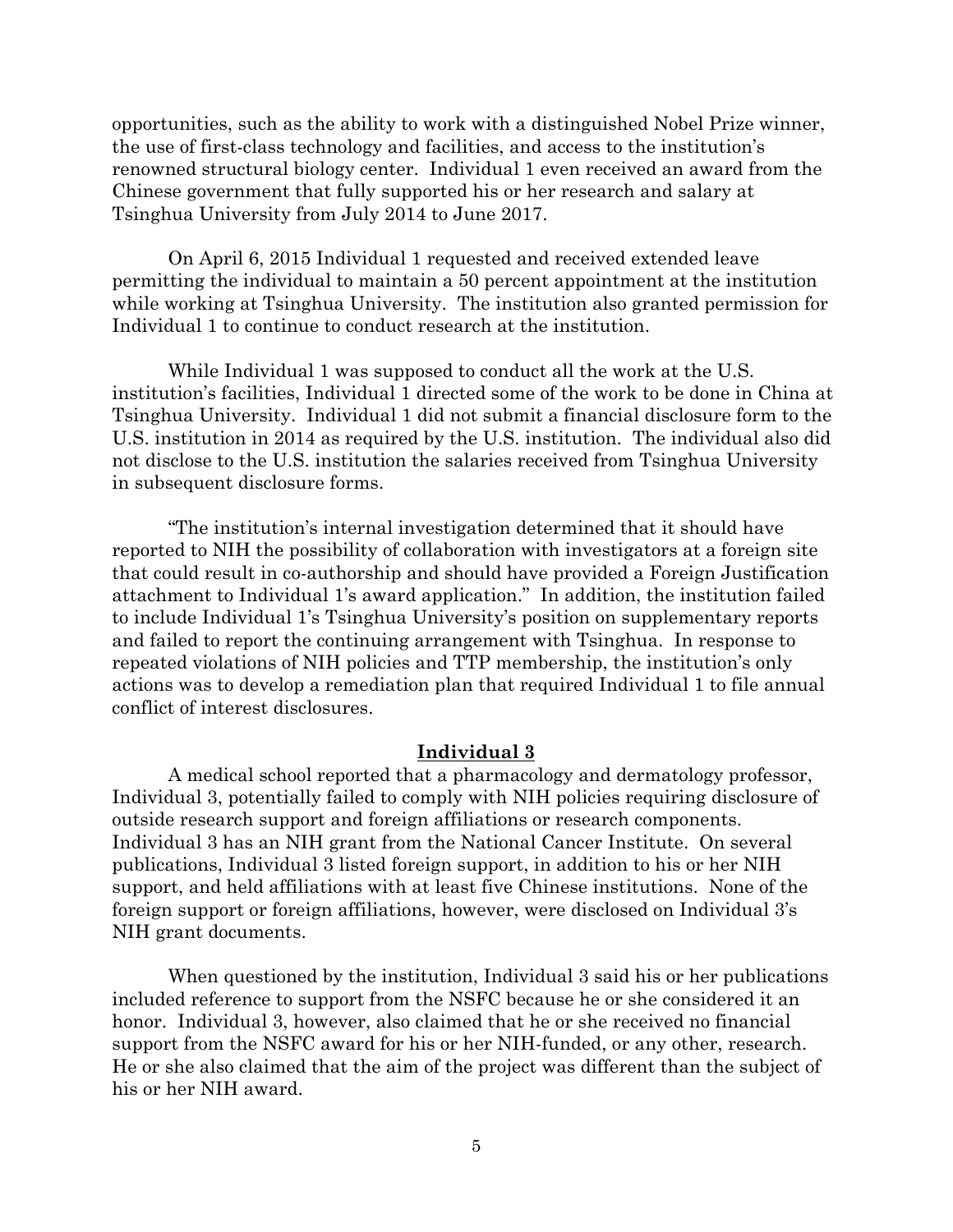During its internal investigation, the institution found online reports suggesting Individual 3 was a Dean at Jiangsu University, participated in the Jinshan Scholars Program, and in the TTP. Individual 3 said he or she rejected the position and never participated in the alleged programs. Individual 3 also worked with three post-doctoral students on an NIH grant who held concurrent positions at Chinese institutions. Though these post-doctoral researchers did not list their foreign government support in co-authoring publications with Individual 3, these post-doctoral researchers' co-authors at their affiliated Chinese institutions listed Chinese government support.

As part of its response to this matter, the institution convened a Committee on Research Security and Conflicts of Commitment to make recommendations about how to secure research on its campuses and ensure that researchers' commitments supporting their research are not compromised by external relationships. The institution told NIH that it will also review all of Individual 3's grant applications for the next two years.

### **Individual 4**

NIH contacted a medical research institution after identifying issues of potential willful non-disclosure of outside research support and relevant affiliations or foreign components. NIH found that Individual 4, who serves as the Principal Investigator on an NIH grant from the National Cancer Institute, may have willfully failed to disclose the following affiliations:

- 1. A distinguished professorship Zhejiang University;
- 2. Selection for the Chinese Talents Program;
- 3. At least two NSFC grants;
- 4. One National Key R&D Program of China grant;
- 5. One Shanghai Education Development Foundation "Shuguang Program" grant;
- 6. One Chinese Minister of Science and Technology grant; and
- 7. Two Department of Education of Jiangxi grants.

The institution did express concern that the Thousand Talents contract required Individual 4 to work "at least 9 months" in China from January 2014 to December 2018 while the individual was a faculty member at the institution. Further, the Chinese Talents Program contract required awards, patents, and projects during the contract period would be under the Chinese Institutions name. The contract also required the individual to resign from the institution by January 2019 and work full-time for the Chinese institution.

As part of its response to this matter, the institution prepared several communications to raise awareness across the university research community on the importance of fully reporting foreign components and relationship with foreign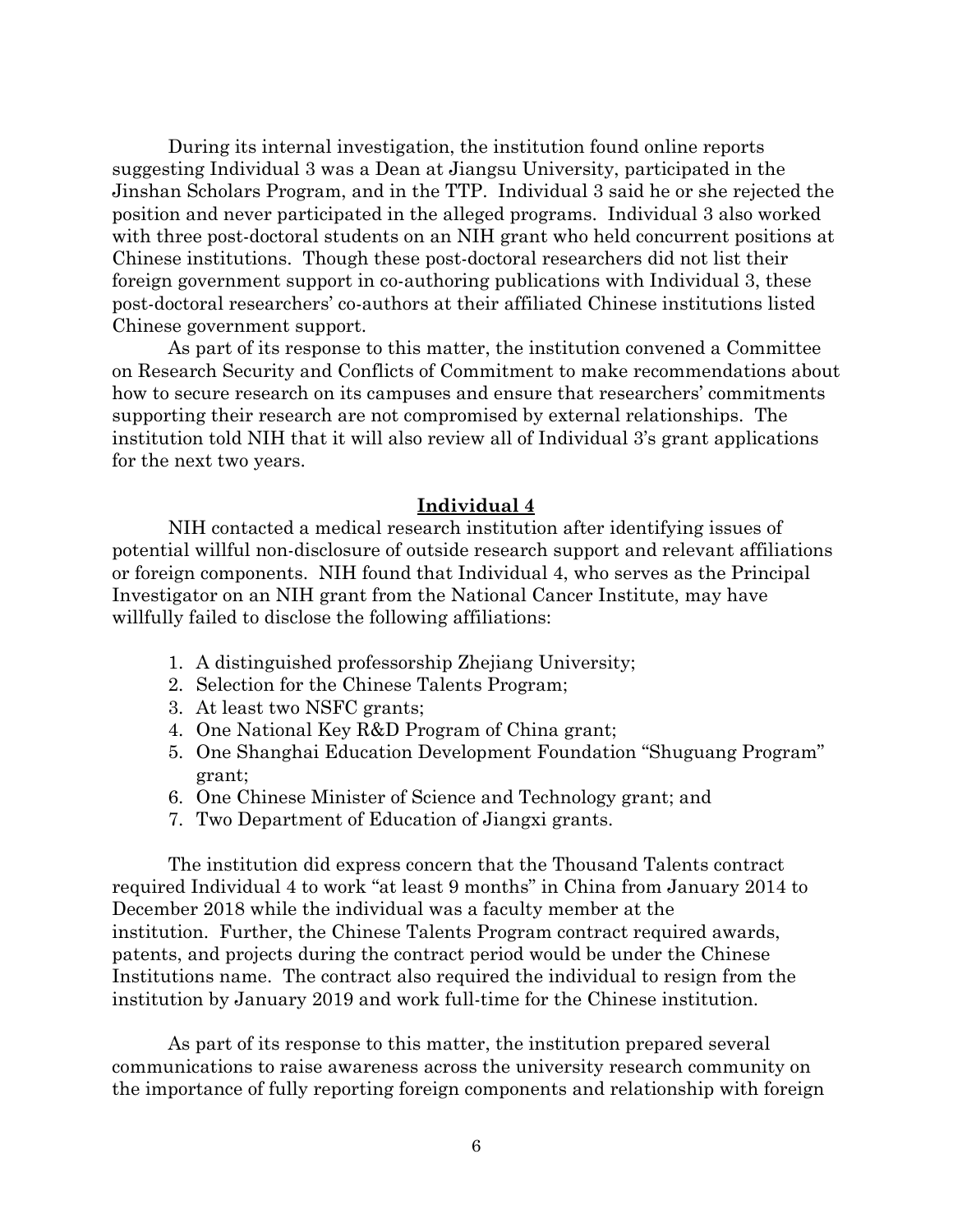collaborators as required by NIH police and other sponsors. The institution also revised help guides and business processes and outside interest disclosure forms to better identify the need for faculty to disclose outside relationships with foreign entities.

The institution, after conducting a preliminary investigation, told NIH that the only failure to disclose concerned was the affiliation with Zhejiang University. The other awards did not overlap with the NIH award. The institution did express concern that the Thousand Talents contract required Individual 4 to work "at least 9 months" in China. NIH continues to investigate the matter.

### **Individual 5**

NIH contacted Individual 5's institution after identifying issues of potential noncompliance regarding disclosure of outside research support and relevant affiliations or foreign support. Individual 5 serves as a principal investigator on a current NIH award from the National Institute on Mental Health. While working on the NIH award, Individual 5 also has a position at Guangzhou Medical University in China and holds at least two NSFC grants. Several of Individual 5's NIH-supported publications were also supported by foreign awards, suggesting foreign collaborations. The grants and affiliations were not disclosed in applications to NIH. The institution, however, stated that research activities conducted in China as part of the consulting agreement did not overlap with the NIH application.

# **Circumvention of Export Controls**

One other federal agency provided the Subcommittee with two additional case studies that are detailed below.

#### **Case Study 1**

Federal agencies discovered a previously unknown Chinese state-sponsored talent recruitment program co-sponsored by a Chinese government organization that conducts military research and development. The talent recruitment program appears to specifically target US academics who are experts in critical science, technology, engineering, and math ("STEM") fields, as well as individuals with direct placement and access to federally-funded research in US academic institutions. Some identified US selectees of this talent recruitment program served as grant managers at a federal agency, making decisions on research grant awards, while simultaneously being employed and tasked by the Chinese government. These talent recruitment selectees allocated federal research funds to other US academics who were themselves selectees of the same and other Chinese talent recruitment programs. After several years another generation of talent program selectees were appointed to the same grant management positions with decision authority over federally-funded research grants. Based on this information, we assess that this state-sponsored talent program represents part of a coordinated effort on the part of the Chinese government to target critical STEM fields.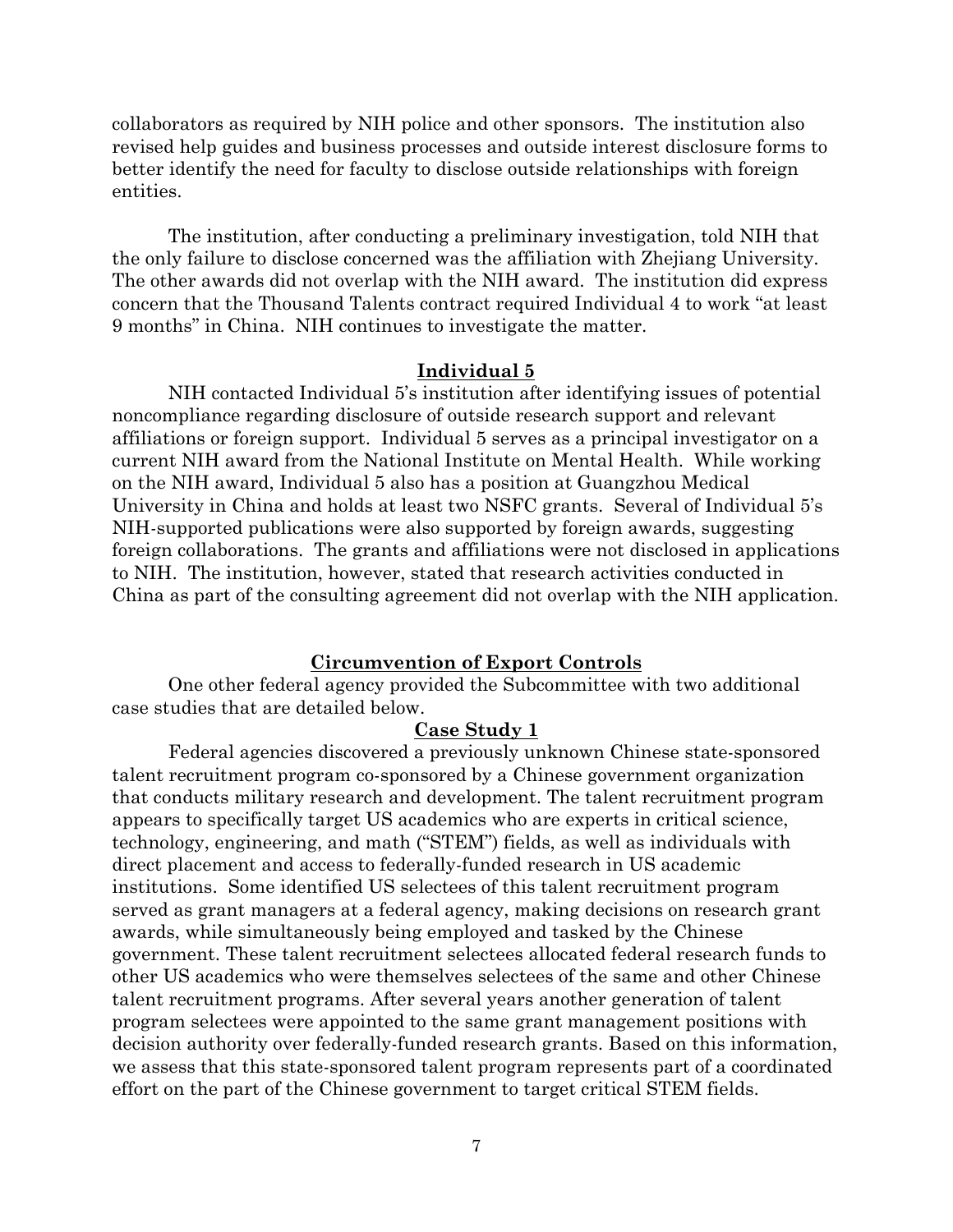Talent program selectees have sponsored masters, doctoral, and post-doctoral students from Chinese universities with which the selectees themselves are associated, including People's Liberation Army ("PLA")-affiliated schools. Talent program selectees have accepted positions in Chinese universities, including adjunct or visiting professorships, advisors to research programs, and visiting lecturers. In some cases these talent program selectees may have contractual obligations to Chinese institutions and are being directed to sponsor or hire Chinese students from specific Chinese programs to work with them in their US-based labs on federally-funded research.

A review of Chinese students sponsored or hired by the talent program selectees found that many of these students come from labs and research programs that perform research with defense applications, including PLA-affiliated schools and research institutes, and civilian universities and programs that conduct extensive defense-related research. Many of these students have also received funding from state-run programs such as the China Scholarship Council that require researchers to return to China after the completion of their studies to facilitate the transfer of sensitive scientific know-how.

This trend also represents significant economic security concerns. A selectee of multiple talent recruitment programs sponsored Chinese graduate students to work in a federally-funded laboratory at a US university. The selectee then cofounded a China-based medical technology business together with the entrepreneurial component of another talent recruitment program and hired their former students. The Chinese business now competes with major U.S. companies.

# **Case Study 2**

A Professor at a U.S. University who specialized in a critical, dual-use STEM field and was the recipient of numerous US government research grants was also a selectee of multiple Chinese talent recruitment programs and an "overseas professor'' of a Chinese university. The professor directed a China-based laboratory performing applied military research and development. Instead of traveling directly to China to work at this laboratory, the Professor stayed in the United States and sponsored visiting Chinese students and scholars from the laboratory to study under the professor's guidance in the United States. This technique, commonly seen throughout the United States with talent recruitment program selectees, allowed the professor to pass dual-use research, and potentially exportcontrolled research, to China via the visiting students and scholars without having to physically leave the United States. Many of these visiting students and scholars were not only affiliated with the Professor's Chinese laboratory but they were directly affiliated with research and development organizations involved in China's military modernization efforts.